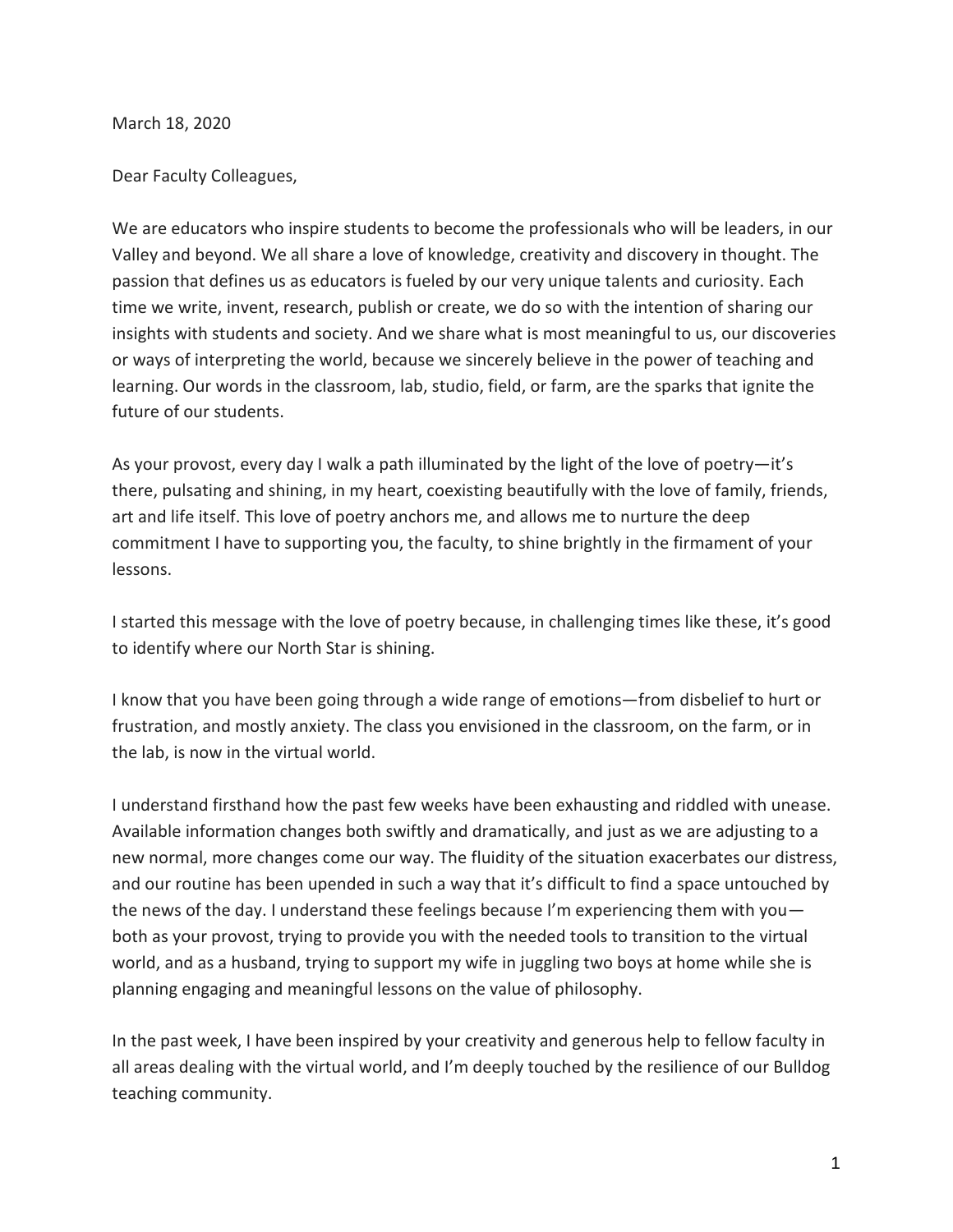I have heard from many of you about your worries about delivering quality, engaging lessons. Likewise, I have heard from many who are anxious about being on camera, the weakened connection they might have with students, and the possibility of not delivering an impactful lesson. From the students, I've heard worries about doing well in a virtual world: "I'm a visual learner and need a personal connection." "I don't do well in online classes." "Will my grade go down; will I pass, and will I graduate?" "Where is my support system now?" "I don't have WiFi at home." "My home is too noisy, and I don't have my own room." ...are some examples.

When I taught in the classroom, I always endeavored to be transparent with my students about the circumstances influencing the delivery of my lessons: my students celebrated with me the birth of my sons, and they grieved with me when my mother passed. I tell you this to make a suggestion: Level with your students so they understand you, and, in turn, ask them how they're doing. A conversation about the current situation will build bridges of understanding, and forge a stronger sense of belonging.

In years to come, because of your earnest efforts and heartfelt vision, I'm certain that your students will remember your reassuring words, passion for your field, and flexibility in the face of such duress.

Now, more than ever, I'm heartened by how we navigate the waters of uncertainty by supporting each other.

What are our goals for this semester?

- · To provide the best possible lessons, within the circumstances.
- · To keep working together as the proud university educators that we are.
- · To keep communicating with one another.
- · To see our students through this tough time in their lives.

Even with the voluntary order from the City of Fresno to shelter at home, know that you will still have access to your office. And know that you can still reach out to the Center for Faculty Excellence for support. An Instructional Designer will be available for questions as we begin our virtual education journey: Friday (3/20), Monday (3/23), and Tuesday (3/24) from 8 a.m. to 6:30 p.m. at 559.278.6892.

I want to keep open our bridges of communication, and let you know that, as always, I'm here for you.